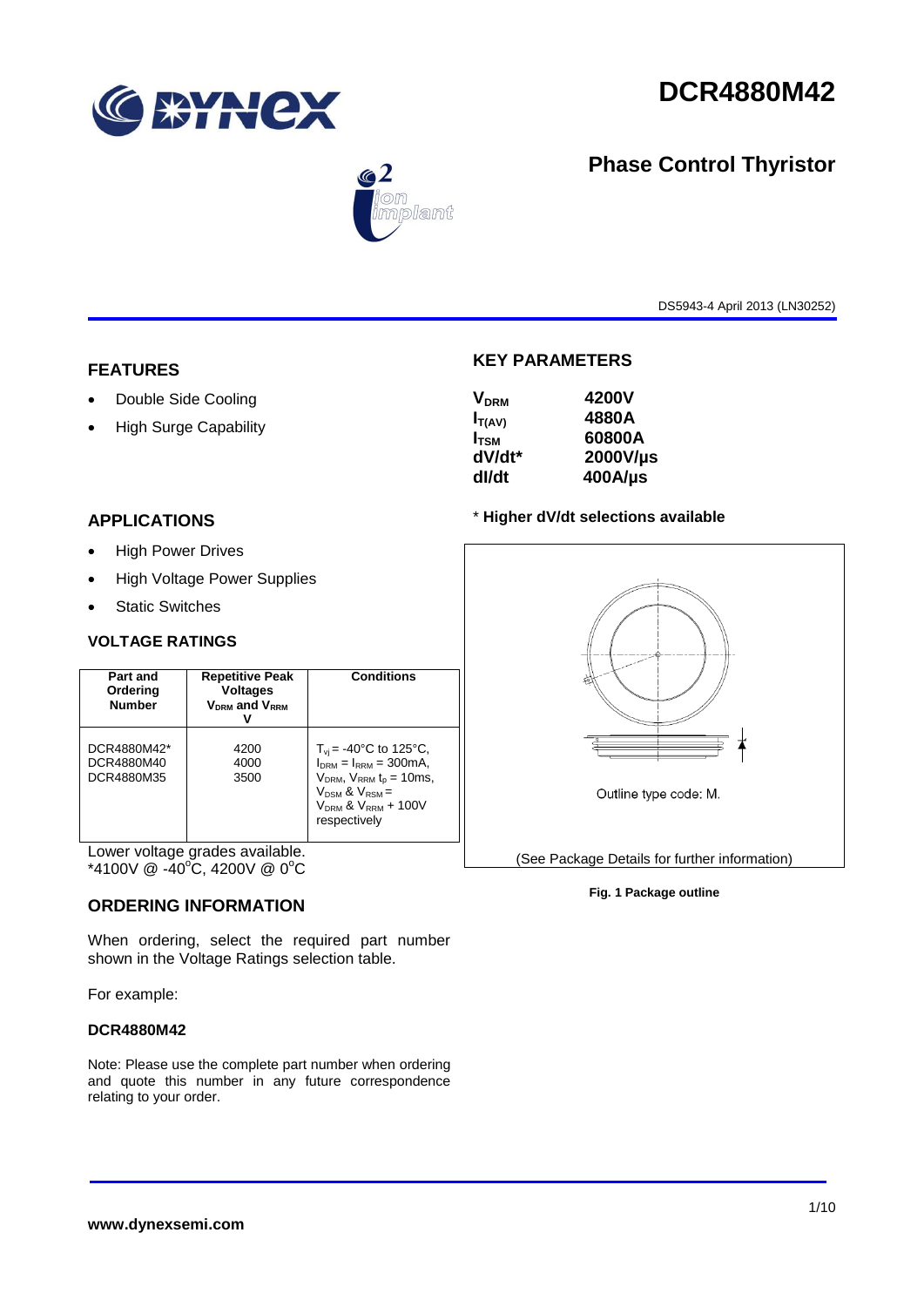



# **CURRENT RATINGS**

**Tcase = 60°C unless stated otherwise**

| Symbol                    | <b>Parameter</b>                     | <b>Test Conditions</b>   | Max. | <b>Units</b> |
|---------------------------|--------------------------------------|--------------------------|------|--------------|
| <b>Double Side Cooled</b> |                                      |                          |      |              |
| $I_{T(AV)}$               | Mean on-state current                | Half wave resistive load | 4880 | Α            |
| I <sub>T(RMS)</sub>       | <b>RMS</b> value                     | $\overline{\phantom{0}}$ | 7665 | A            |
| $I_T$                     | Continuous (direct) on-state current | $\overline{\phantom{a}}$ | 7020 | Α            |

# **SURGE RATINGS**

| Symbol       | <b>Parameter</b>                        | <b>Test Conditions</b>                           | Max.  | <b>Units</b>      |
|--------------|-----------------------------------------|--------------------------------------------------|-------|-------------------|
| <b>I</b> TSM | Surge (non-repetitive) on-state current | 10ms half sine, $T_{\text{case}} = 125^{\circ}C$ | 60.8  | kA                |
| $l^2t$       | $I2t$ for fusing                        | $V_R = 0$                                        | 18.48 | MA <sup>2</sup> s |

# **THERMAL AND MECHANICAL RATINGS**

| Symbol           | <b>Parameter</b>                      | <b>Test Conditions</b>                |             | Min.                     | Max.    | <b>Units</b> |
|------------------|---------------------------------------|---------------------------------------|-------------|--------------------------|---------|--------------|
| $R_{th(j-c)}$    | Thermal resistance – junction to case | Double side cooled                    | DC          |                          | 0.00518 | °C/W         |
|                  |                                       | Single side cooled                    | Anode DC    |                          | 0.01012 | °C/W         |
|                  |                                       |                                       | Cathode DC  | $\overline{\phantom{a}}$ | 0.01080 | °C/W         |
| $R_{th(c-h)}$    | Thermal resistance – case to heatsink | Clamping force 83.0kN                 | Double side | $\blacksquare$           | 0.001   | °C/W         |
|                  |                                       | (with mounting compound)              | Single side |                          | 0.002   | °C/W         |
| $T_{\rm vj}$     | Virtual junction temperature          | <b>Blocking V<sub>DRM</sub>/ VRRM</b> |             |                          | 125     | °C           |
| $T_{\text{stg}}$ | Storage temperature range             |                                       |             | $-55$                    | 125     | °C           |
| $F_m$            | Clamping force                        |                                       |             | 74.0                     | 91.0    | kN           |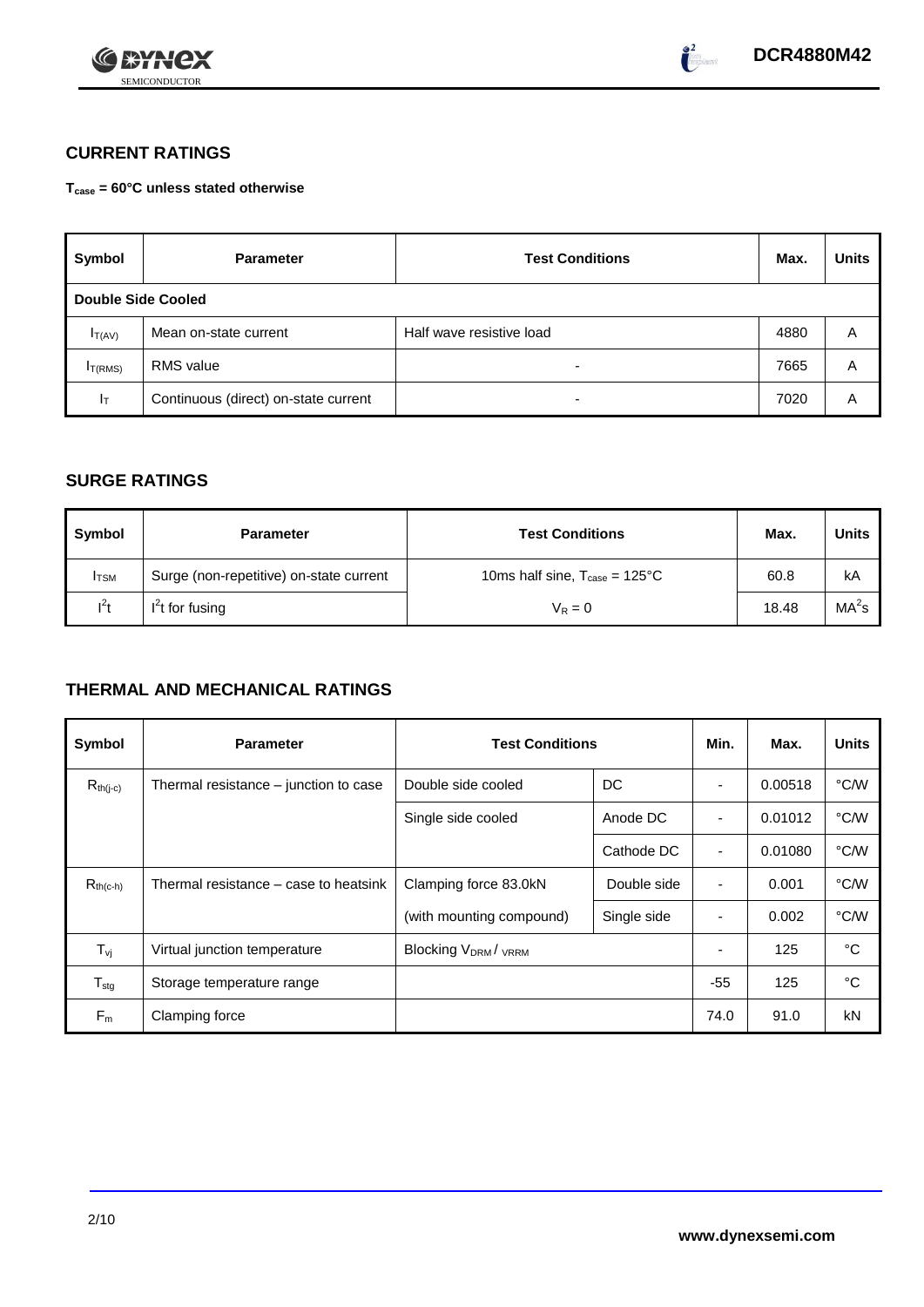



# **DYNAMIC CHARACTERISTICS**

| Symbol            | <b>Parameter</b>                              | <b>Test Conditions</b>                                                                            |                 | Min.                     | Max.  | <b>Units</b> |
|-------------------|-----------------------------------------------|---------------------------------------------------------------------------------------------------|-----------------|--------------------------|-------|--------------|
| <b>IRRM</b> /IDRM | Peak reverse and off-state current            | At $V_{RRM}/V_{DRM}$ , $T_{case} = 125^{\circ}C$                                                  |                 | ÷,                       | 300   | mA           |
| dV/dt             | Max. linear rate of rise of off-state voltage | To 67% $V_{DRM}$ , T <sub>j</sub> = 125°C, gate open                                              |                 | $\overline{\phantom{0}}$ | 2000  | $V/\mu s$    |
| dl/dt             | Rate of rise of on-state current              | From 67% $V_{DRM}$ to 2x $I_{T(AV)}$                                                              | Repetitive 50Hz | $\overline{\phantom{a}}$ | 200   | $A/\mu s$    |
|                   |                                               | Gate source 30V, 10 $\Omega$ ,                                                                    | Non-repetitive  |                          | 500   | $A/\mu s$    |
|                   |                                               | $t_r$ < 0.5µs, T <sub>i</sub> = 125°C                                                             |                 |                          |       |              |
| $V_{T(TO)}$       | Threshold voltage - Low level                 | 500 to 2200A at $T_{\text{case}} = 125^{\circ}C$                                                  |                 | $\blacksquare$           | 0.75  | $\vee$       |
|                   | Threshold voltage - High level                | 2200 to 8000A at $T_{\text{case}} = 125^{\circ}C$                                                 |                 | ä,                       | 0.92  | $\vee$       |
| $r_{\text{T}}$    | On-state slope resistance - Low level         | 500 to 2200A at $T_{\text{case}} = 125^{\circ}C$                                                  |                 | ä,                       | 0.205 | $m\Omega$    |
|                   | On-state slope resistance - High level        | 2200 to 8000A at $T_{\text{case}} = 125^{\circ}C$                                                 |                 | $\overline{\phantom{0}}$ | 0.122 | $m\Omega$    |
| $t_{gd}$          | Delay time                                    | $V_D = 67\%$ V <sub>DRM</sub> , gate source 30V, 10 $\Omega$                                      |                 |                          | 3     | μs           |
|                   |                                               | $t_r = 0.5 \mu s$ , $T_i = 25^{\circ}C$                                                           |                 |                          |       |              |
| $t_{q}$           | Turn-off time                                 | $T_i = 125^{\circ}C$ , 5000A<br>$V_R = 200V$ , dl/dt = 5 A/µs,                                    |                 |                          | 900   | μs           |
|                   |                                               | $dV_{DR}/dt = 20V/\mu s$ linear                                                                   |                 |                          |       |              |
| $Q_{S}$           | Stored charge                                 | $I_T = 3000A$ , $T_i = 125^{\circ}C$ , dl/dt - 1A/µs,<br>$V_{\text{Rpeak}}$ ~3100V, $V_R$ ~ 2100V |                 | 2920                     | 4875  | μC           |
| $I_{RR}$          | Reverse recovery current                      |                                                                                                   |                 | 42                       | 57    | A            |
| $I_L$             | Latching current                              | $T_i = 25^{\circ}C$ , $V_D = 5V$                                                                  |                 | ä,                       | 3     | A            |
| Īн                | Holding current                               | $T_i = 25^{\circ}C$ , $R_{G-K} = \infty$ , $I_{TM} = 500A$ , $I_T = 5A$                           |                 |                          | 300   | mA           |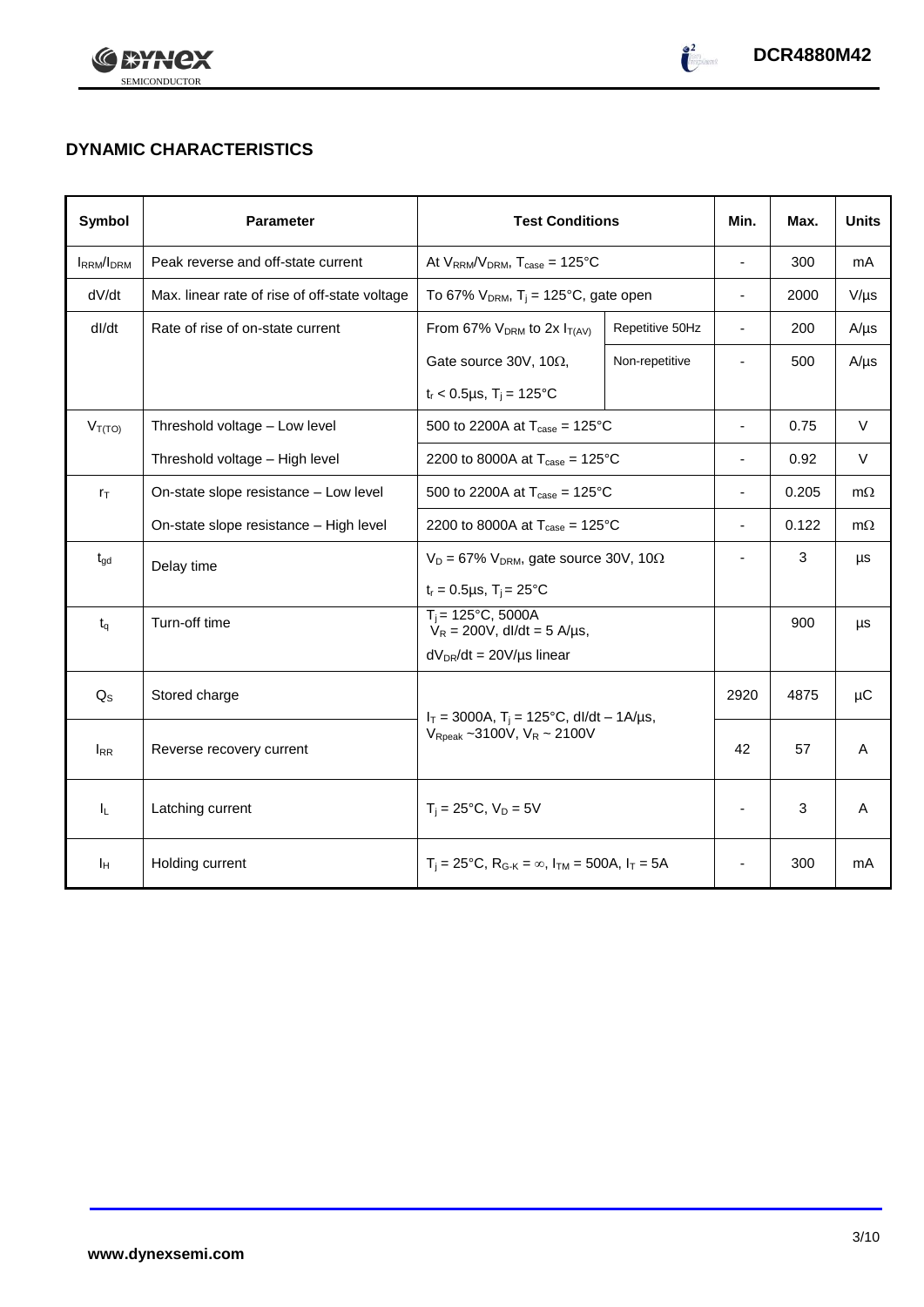



# **GATE TRIGGER CHARACTERISTICS AND RATINGS**

| Symbol       | <b>Parameter</b>         | <b>Test Conditions</b>                    | Max. | <b>Units</b> |
|--------------|--------------------------|-------------------------------------------|------|--------------|
| $V$ GT       | Gate trigger voltage     | $V_{DRM} = 5V$ , $T_{case} = 25^{\circ}C$ | 1.5  | v            |
| $\rm V_{GD}$ | Gate non-trigger voltage | At 50% $V_{DRM}$ , $T_{case}$ = 125°C     | 0.4  | V            |
| Iст          | Gate trigger current     | $V_{DRM} = 5V$ , $T_{case} = 25^{\circ}C$ | 400  | mA           |
| lgp          | Gate non-trigger current | At 50% $V_{DRM}$ , $T_{case}$ = 125°C     | 10   | mA           |

# **CURVES**



**Fig.2 Maximum & minimum on-state characteristics**

### **V<sub>TM</sub> EQUATION**

 $V_{TM} = A + BIn (I_T) + C.I_T + D.\sqrt{I_T}$ 

Where 
$$
A = -0.208640
$$

\n $B = 0.171688$ 

\n $C = 0.000113$ 

\n $D = 0.003842$ 

\nthese values are valid for  $T_j = 125^{\circ}$ C for  $I_T$  500A to 8000A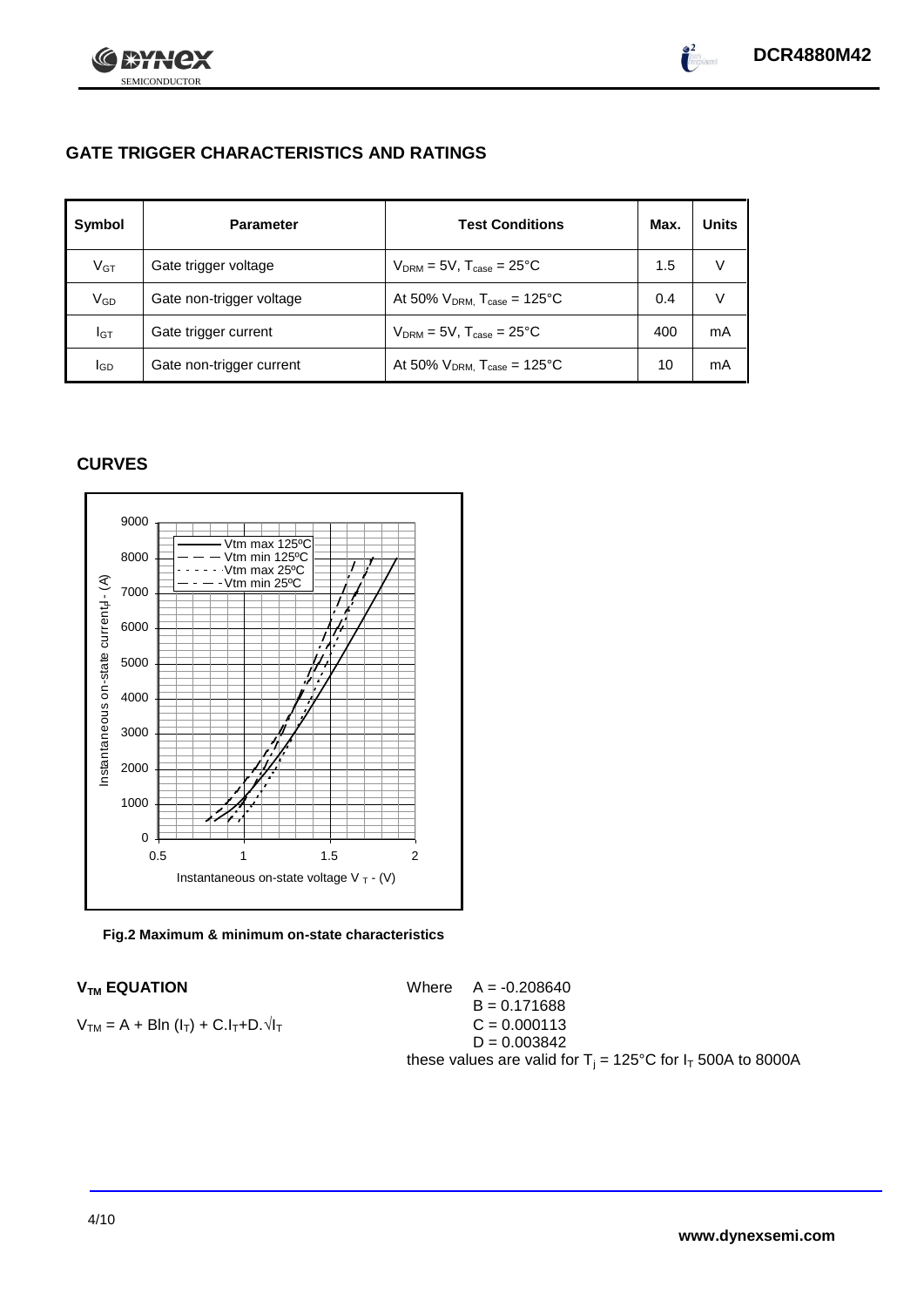

**Fig.5 Maximum permissible heatsink temperature, double side cooled – sine wave**

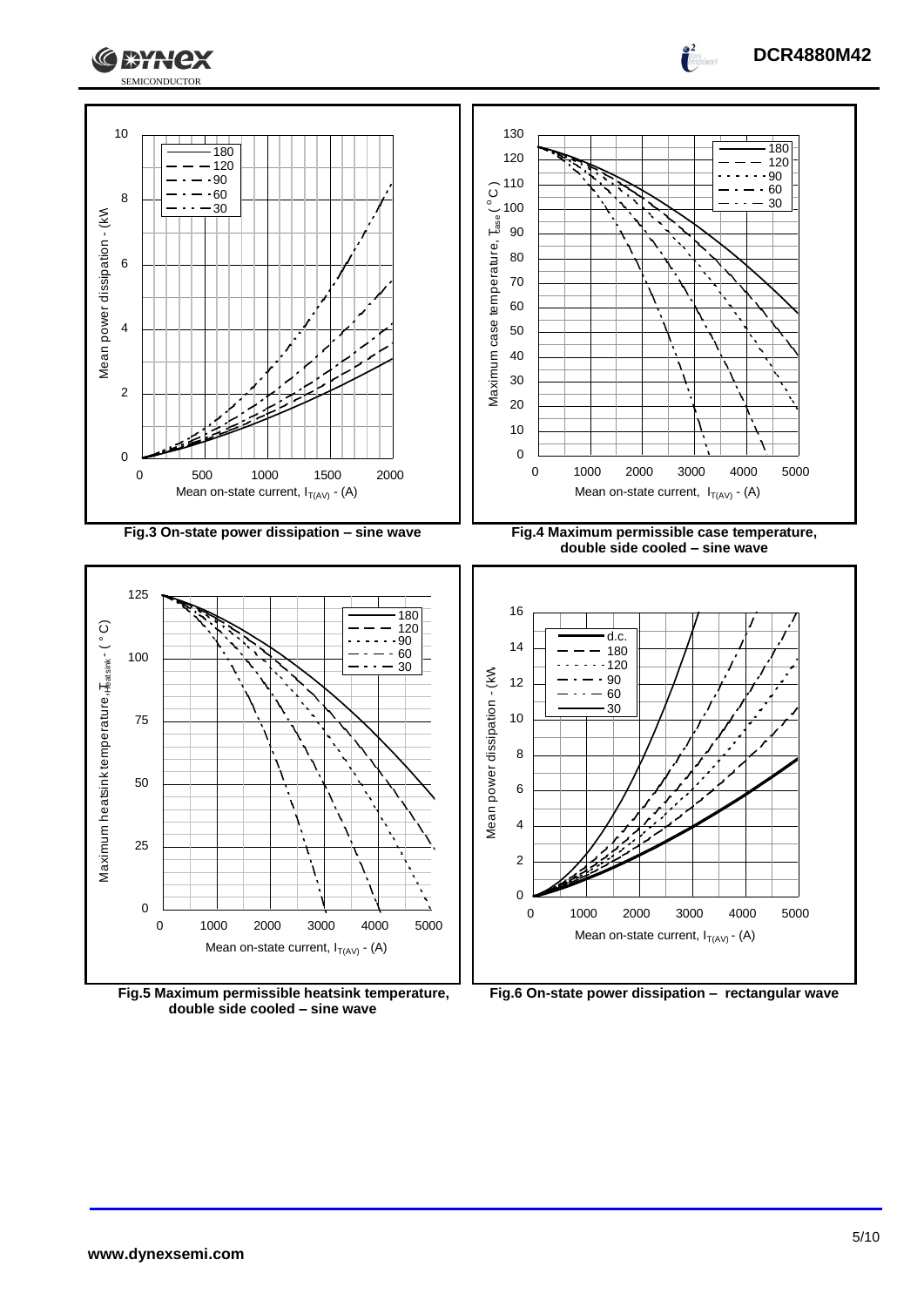





**Fig.9 Maximum (limit) transient thermal impedance – junction to case (°C/kW)**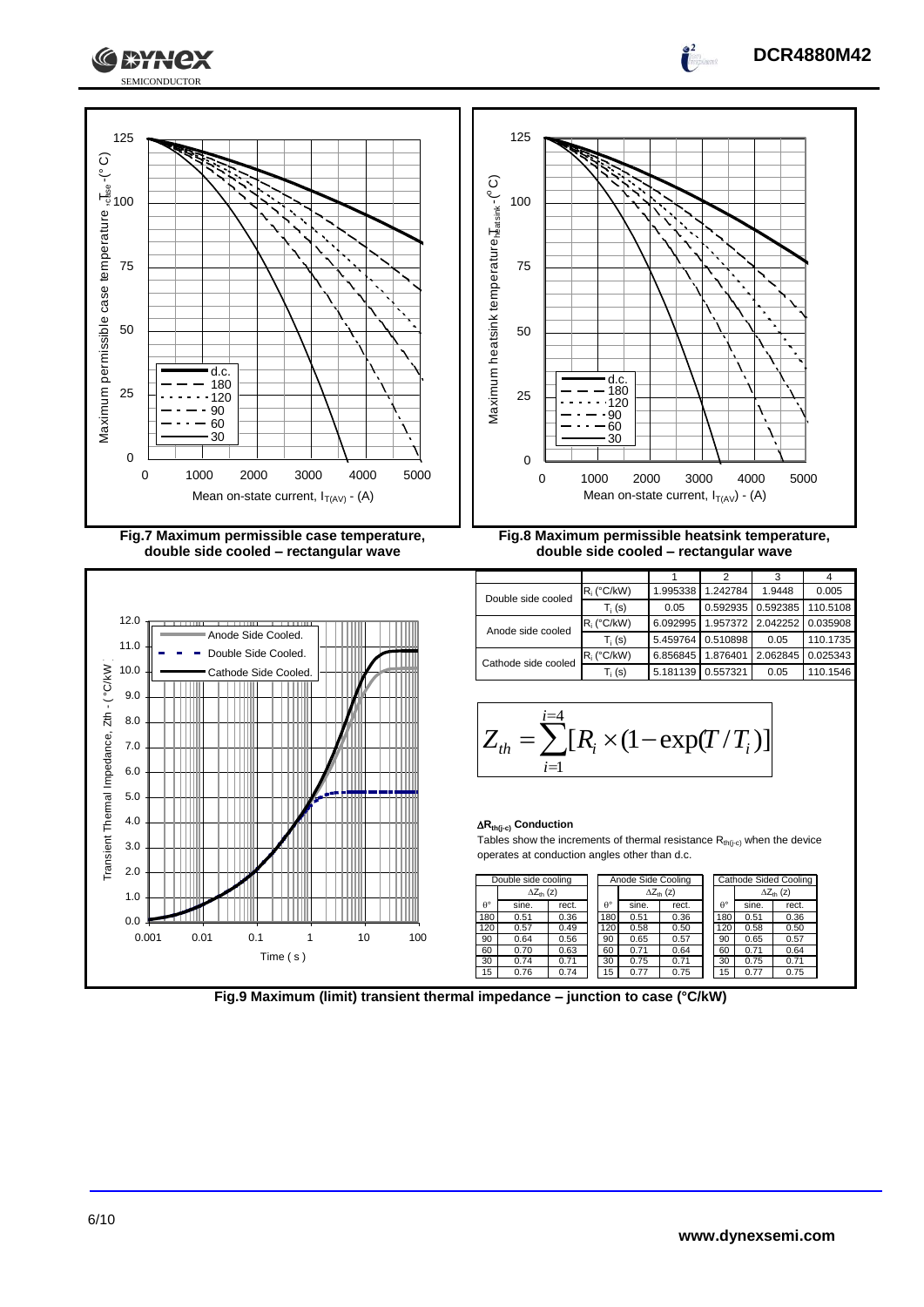





 $\int_0^2$ 

**DCR4880M42**



**Fig.12 Stored charge Fig.13 Reverse recovery current**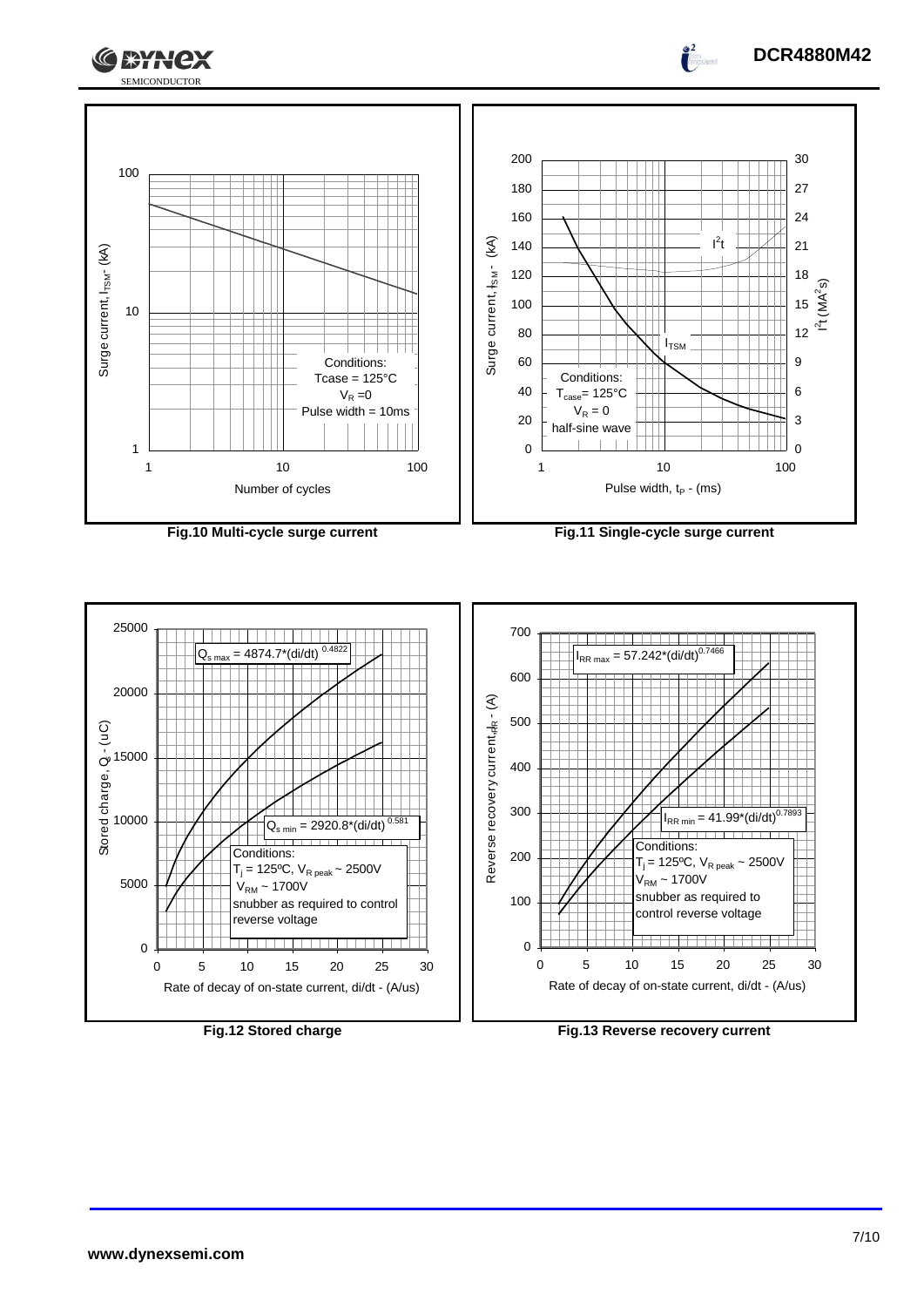

**Fig14 Gate Characteristics**



**Fig. 15 Gate characteristics**

**DCR4880M42**

 $\int_{0}^{2}$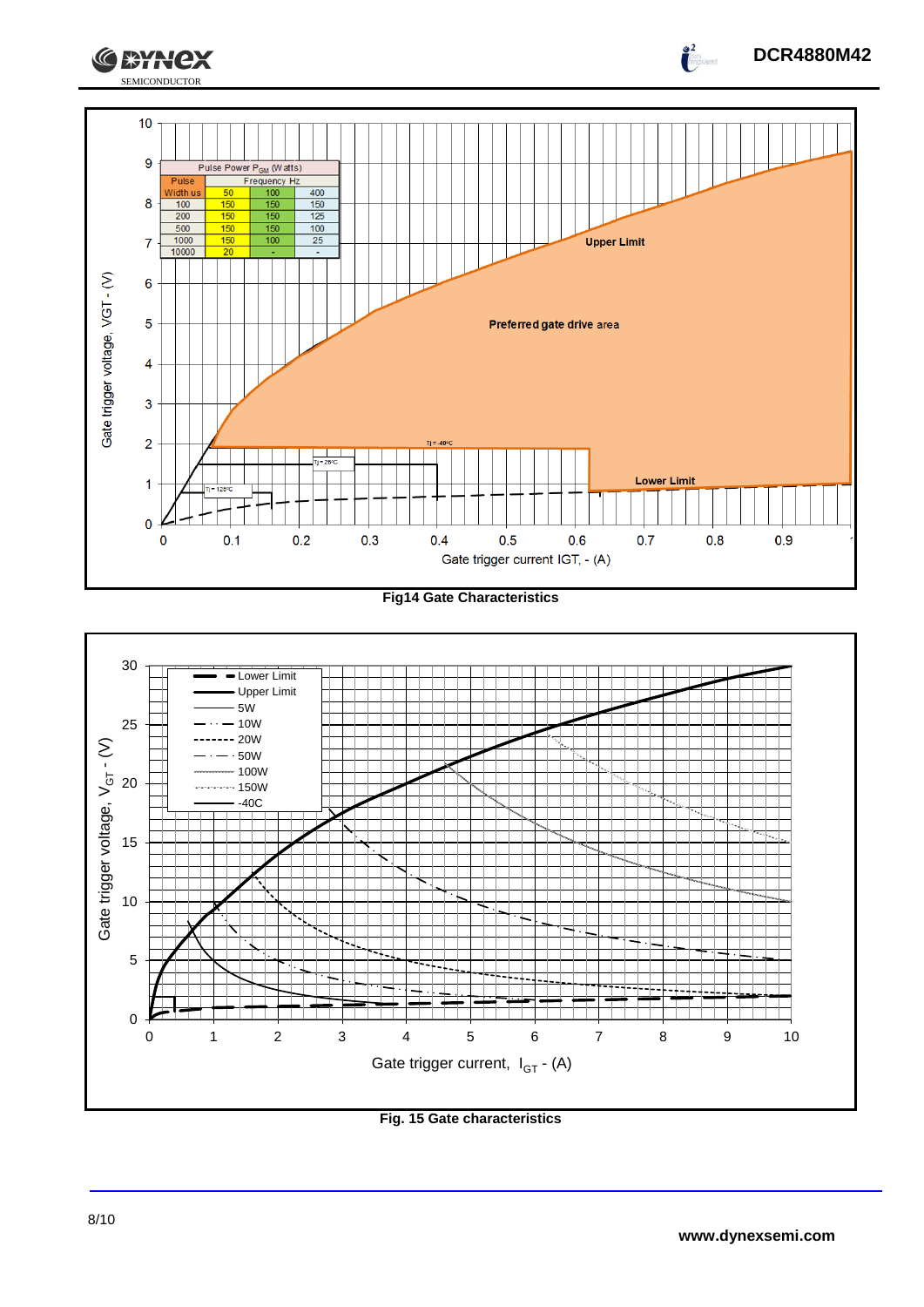



 $\int_{0}^{2}$ 

# **PACKAGE DETAILS**

For further package information, please contact Customer Services. All dimensions in mm, unless stated otherwise. DO NOT SCALE.

| 2 holes Ø3.6 x 2.0 deep (In both electrodes) |                   | Maximum Minimum     |       |
|----------------------------------------------|-------------------|---------------------|-------|
|                                              |                   | Thickness Thickness |       |
|                                              | Device            | (mm)                | (mm)  |
|                                              | <b>DCR4880M42</b> | 26.12               | 25.61 |
|                                              | DCR4330M52        | 26.26               | 25.75 |
|                                              | DCR3480M65        | 26.5                | 25.99 |
|                                              | DCR2760M85        | 26.84               | 26.33 |
|                                              |                   |                     |       |
|                                              |                   |                     |       |
|                                              |                   |                     |       |
|                                              |                   |                     |       |
|                                              |                   |                     |       |
|                                              |                   |                     |       |
| Cathode tab                                  |                   |                     |       |
|                                              |                   |                     |       |
|                                              |                   |                     |       |
|                                              |                   |                     |       |
| Cathode<br>Ø148 nom                          |                   |                     |       |
| Ø100 nom                                     |                   |                     |       |
| Ø1.5                                         |                   |                     |       |
| ,26.0 nom.<br>Gate                           |                   |                     |       |
|                                              |                   |                     |       |
| Ø100 nom<br>Anode                            |                   |                     |       |
| 0138.5                                       |                   |                     |       |
|                                              |                   |                     |       |
|                                              |                   |                     |       |
|                                              |                   |                     |       |
|                                              |                   |                     |       |
| Nominal weight: 1950g                        |                   |                     |       |
| Lead length: 420mm                           |                   |                     |       |
| Lead terminal connector: M4 ring             |                   |                     |       |
| Package outline type code: M                 |                   |                     |       |
|                                              |                   |                     |       |

**Fig.16 Package outline**